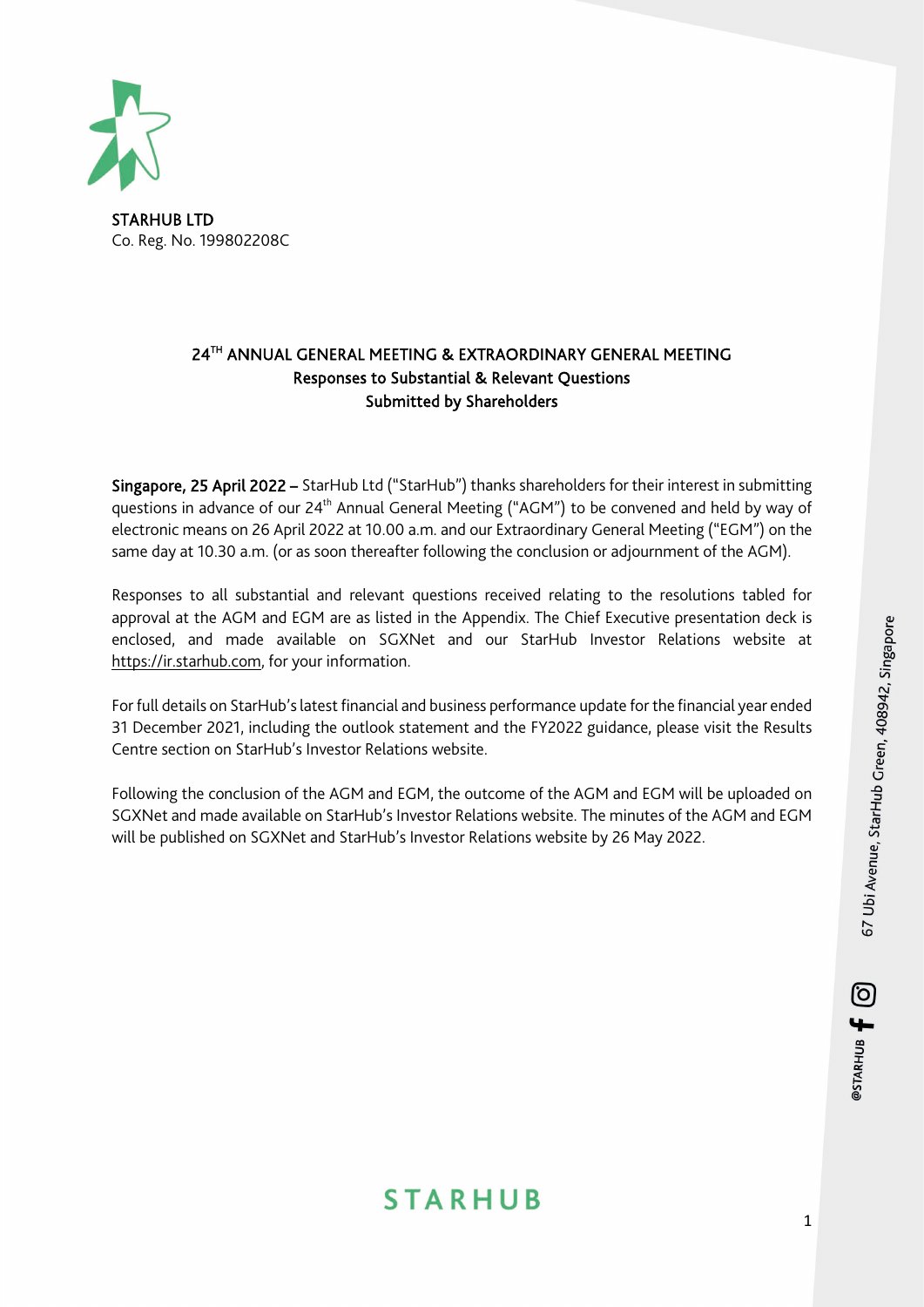

### **FINANCIALS**

- 1. I would like to clarify on the company's DARE+ target of achieving "a stable state incremental run rate net profit after tax of \$80 million per annum from FY2026". Does it simply mean that net profit would be \$80 million higher than in FY2021?
	- Using FY2021 net profit after tax as the baseline year, and assuming the successful execution of our DARE+ strategies, we target FY2026 net profit after tax to be \$80 million higher than FY2021, all things being equal.
	- To achieve this, we will (i) drive gross profit growth through new business areas such as our Infinity Play consumer proposition and the convergence of connectivity, cloud and cybersecurity to tap growing Enterprise opportunities; and (ii) drive further cost efficiencies through aggressive digitalisation efforts across the organisation and evolve the way we interact with our customers.
	- For more information on DARE+ strategies, please refer to pages 10-11 of our [2021](https://ir.starhub.com/newsroom/20220404_071127_CC3_TLA2EP0G7SO429A9.1.pdf)  [Annual Report.](https://ir.starhub.com/newsroom/20220404_071127_CC3_TLA2EP0G7SO429A9.1.pdf)
- 2. Can you provide some figures of the upfront capital investments that are expected to be made as part of the DARE+ plans, and also details of the years where you will be expected to make these capital investments?
	- When we launched the DARE+ programme back in November 2021, we guided that the upfront investments will be a combination of both Opex and Capex, and will be in aggregate of approximately \$270 million to be incurred from FY2022 to FY2024.
	- In our latest guidance offered to the market in February 2022, we added that most of these upfront investments will be incurred in FY2022 and FY2023, and that we expect new DARE+ contributions to materialise from 2H2023.

### 3. In relation to the upfront investments under DARE+ that will be incurred in FY2022, will there be one-off expenses that is going to impact quarterly earnings significantly?

• In our FY2022 and FY2023 guidance announced to the market in February 2022, we highlighted critical and necessary investments that will be incurred mostly in FY2022 and FY2023, which are expected to impact our Service EBITDA margins in the short term.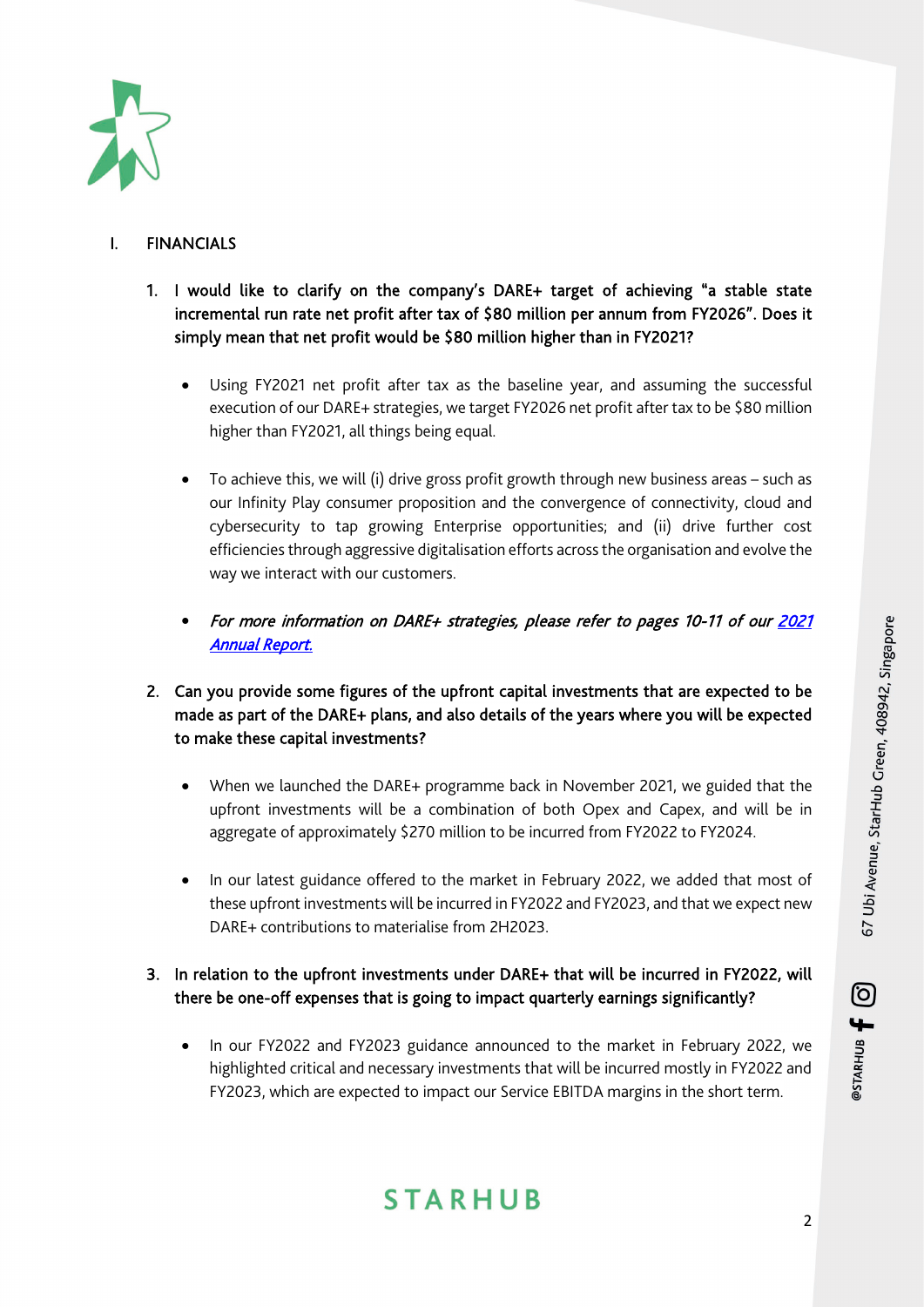

- For FY2022, we are expecting Service EBITDA margin of at least 20%. The YoY decline expected is mainly due to upfront operating expenditure ("Opex") investments for IT and Digital Transformation, talent acquisition, entertainment content, ongoing network infrastructure rollout – all of which are integral to achieving our long-term DARE+ growth initiatives. We also expect to see impact from a steep increase in electricity tariffs and the continued intense competition in our core connectivity business segments.
- Margins for FY2023 are expected to improve to at least 23% on higher revenue lifted by initial contributions from DARE+ business initiatives such as the rollout of 5G products and services; and DARE+ cost savings from our digital push.
- These projections do not include potential upsidesfrom roaming recovery as international borders reopen gradually; revenue and cost synergies to be harnessed from recent acquisitions; as well as additional M&As that we may execute on in the coming years.
- We are entering an investments phase in FY2022 and FY2023, to put in place the right IT and digital platforms, network infrastructure, and attracting and developing the right talents to execute our ambitious DARE+ strategy. While margins will be impacted over the next two years, we expect to start reaping positive results from DARE+ from the latter half of FY2023, and more significantly from FY2024. We are focused on improving on our overall profitability following the successful execution of this strategy, and as we work towards achieving a sustainable and stable state incremental net profit after tax run rate of \$80 million per annum from FY2026.

### 4. "Other Expenses" was higher by S\$37.9 million, to S\$135.4 million, in 2021. Can we expect this figure to be reduced going forward or do you expect it to be sustained at this level?

- The increase was mainly due to higher outsourcing costs of \$39m.
- Moving forward, we expect Other Expenses to increase as we move from a Capexbased IT model to an Opex-based one.

### 5. Will the IMDA cybersecurity license requirements increase costs?

• While regulatory compliance costs should never be under-estimated, the introduction of a licensing framework for cybersecurity service providers should not have a significant impact on StarHub's cost structures.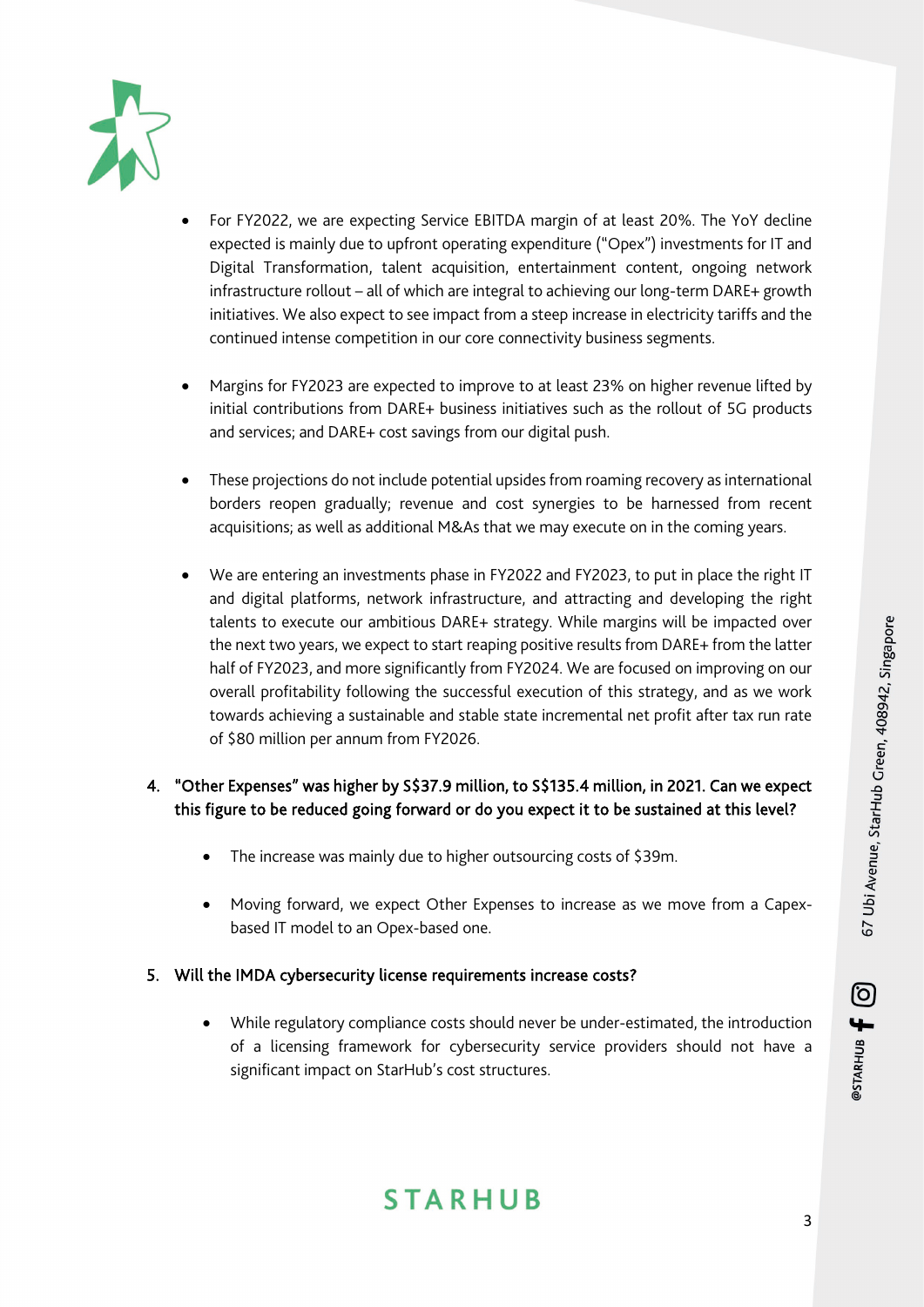

- The Cyber Security Agency of Singapore ("CSA") has said that the framework will initially cover those providing penetration testing and managed security operations centre monitoring services.
- The CSA has set licence fees at \$1,000 for a 2-year licence for businesses, with a onetime 50% fee waiver for licence applications lodged before 11 April 2023.
- 6. What arrangements have you made to refinance the S\$220 million medium term notes due in September 2022? Can we expect a reduction in interest rate from the current rate of 3.08% on renewal?
	- In January 2021, StarHub issued a \$200 million 10-year medium term note at an attractive rate of 2.48% per annum, and this was earmarked to refinance the \$220 million MTN due in September 2022.
	- We are closely monitoring the rising interest rates environment and will manage our capital structure prudently, as we consider our ongoing funding needs.
- 7. What was the rationale behind issuing perpetual capital securities? What is the earliest possible date for redeeming them? Do you have plans to redeem these securities at that particular redemption date? Could these not be redeemed and replaced by external borrowings as financing costs would likely be less than the 3.95% per annum that you are paying to these securities holders?
	- The net proceeds from the \$200 million perpetual capital securities issuance ("Perps") was intended for general corporate funding requirements for long term investments, such as the financing of spectrum payments and/or M&As.
	- We use a comprehensive range of financing options to meet our short-term, mid-term and long-term requirements, while optimising our leverage ratios and balance sheet.
	- The first call date of the Perps is on 16 June 2022, and in view of the rising interest rates environment, we are evaluating our options while balancing our mid-term financing requirements. We will inform shareholders and debtholders via the necessary public disclosures at an appropriate time.

#### 4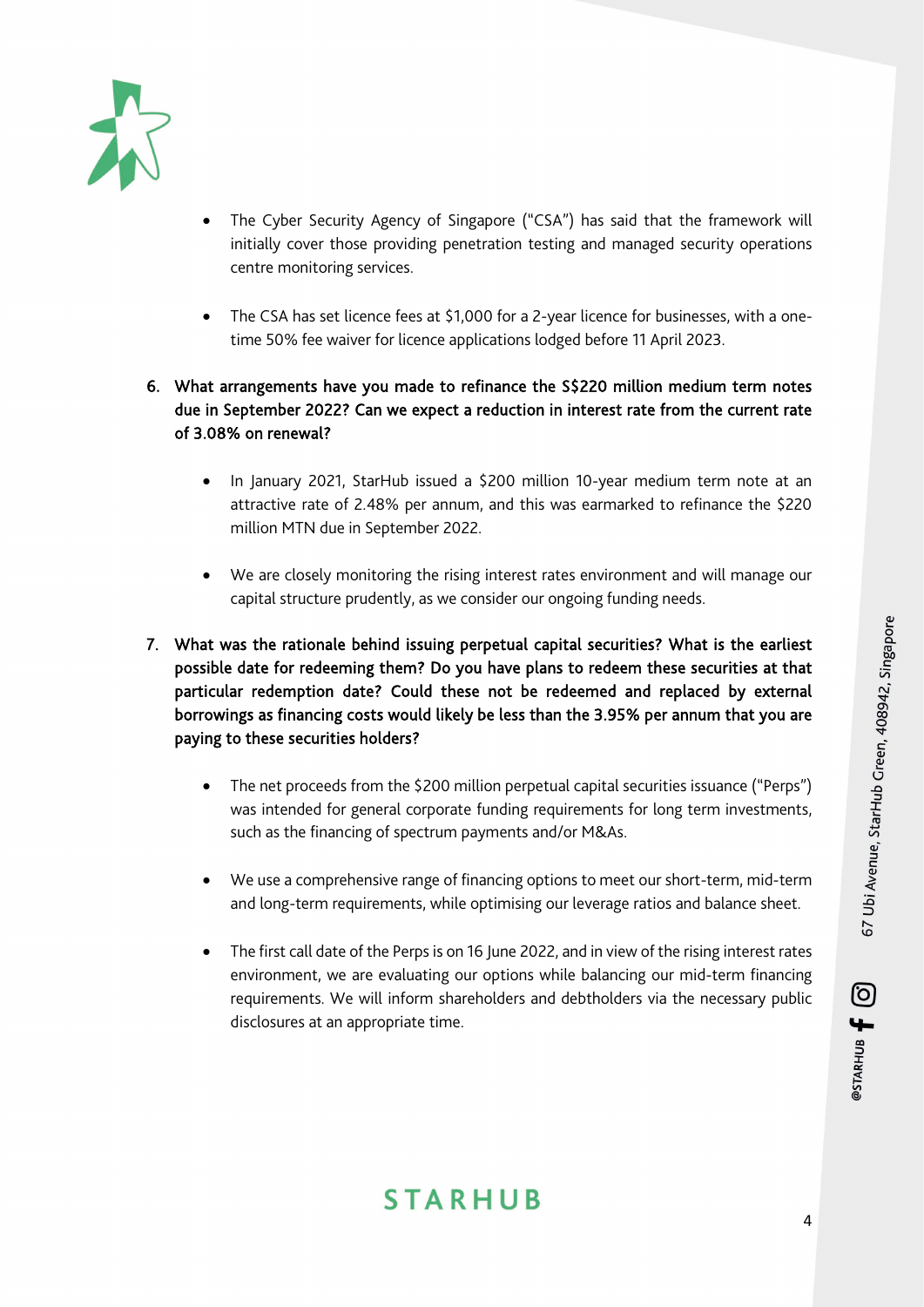

### II. BUSINESS

### 8. What is the business impact of being an exclusive distributor of Disney+?

- Having a multi-year exclusive distributorship with a highly-coveted OTT brand such as Disney+ adds to our Infinity Play strategy to drive richer experiences and value to our customers.
- The bundling of Disney+ across our three consumer business lines have allowed us to stabilise or even increase our ARPUs – an early proof-of-concept for our Infinity Play strategy.

### 9. How is the take-up rate of StarHub's 5G mobile plans?

- As at 31 December 2021, we maintained our 5G market leadership with over 300,000 5G subscribers on our network, and this is made possible with our clear market differentiation and relentless market innovation.
- We will continue to layer on rich experiences through our expanding Infinity Play strategy, supported by our high-quality 5G network that will enable a seamless, elevated digital experience.

### 10. Are there any plans to integrate the StarHub Prepaid and StarHub Business Manager into the MyStarHub app?

• Yes. We foresee an integration of various StarHub user apps into a single app in the near future, to provide a better customer experience in line with our DARE+ strategy. We plan to have one integrated app for consumers, and similarly, an integrated app for Enterprise customers.

### 11. What strategy do you have to arrest the continuing decline in Cable TV revenue?

• Since the successful execution of DARE 1.0, we have radically transformed our Pay TV business. Firstly, profitability has improved significantly after converting the cost structure from a fixed model to a variable model. Secondly, the cable-to-fibre migration has enabled us to roll out a hybrid platform that integrates both traditional Pay TV favourites, with the most popular OTT brands.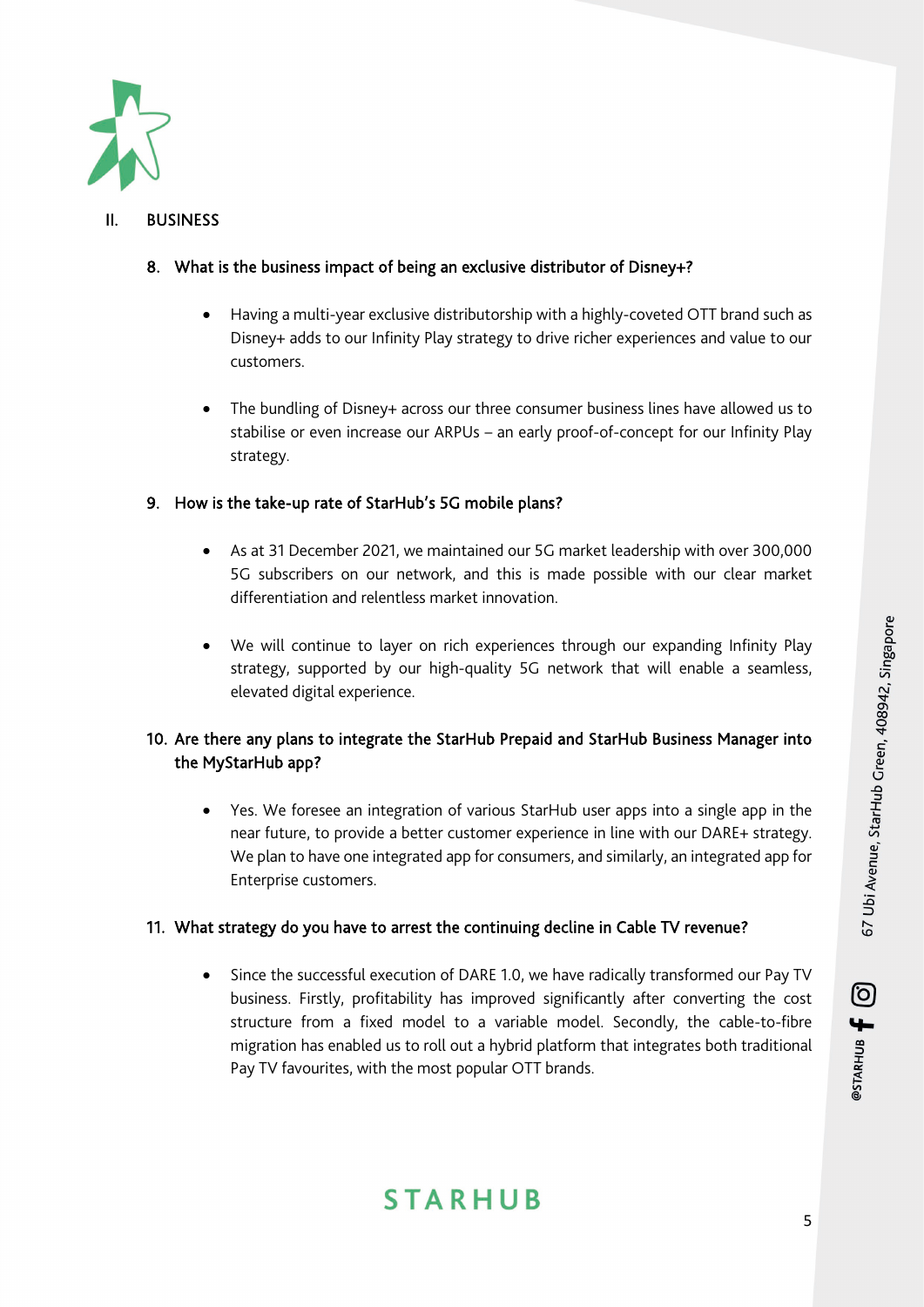

- With this fundamental shift in our business model, we've reclassified Pay TV under the new "Entertainment" business segment. which recorded a \$4 YoY increase in ARPU to \$44. The 5.4% decline in segment revenue was mainly due to the structural decline in Pay TV subscribers, offset by higher ARPU achieved, as well as lower commercial TV revenue and advertising spend by Enterprise customers.
- Despite the decline in Pay TV subscribers, we are seeing growth in Total Entertainment Subscribers, mainly lifted by traction for OTT services. Coupled with the improving ARPU, we are confident that our hybrid value proposition is resonating well with customers.
- Additionally, we also look forward to the homecoming of the Premier League, which will start its new season in August 2022 on our StarHub platform.

### 12. Page 35 of the 2021 Annual Report indicates a Broadband subscriber base of 484,000. Does this include MyRepublic's broadband subscribers?

- The MyRepublic Broadband acquisition was only completed on 21 March 2022, hence, the 484,000 reported subscribers for Broadband in FY2021 does not include the MyRepublic Broadband subscribers.
- We will start consolidating MyRepublic Broadband's revenue and subscribers from 2Q2022.
- 13. In view of the gradual resumption of international travel, has there been a sequential recovery in roaming in 1Q2022, compared to 4Q2021? Has the Group seen benefits from increased travel? With the continuing reopening of global borders, what kind of recovery do you expect for Mobile revenue for 2022, and can you provide any figures?
	- With the progressive reopening of international borders, we recorded minimal roaming recovery in 4Q2021.
	- The pace of roaming recovery is dependent on geography. For instance, Malaysia is an important contributor to roaming revenues for StarHub, and with borders opening since 1 April 2022, we are optimistic that we will record some roaming recovery from 2Q2022, building upon the positive indication in 4Q2021.
	- Given the uncertain nature of the COVID-19 situation, we have built in very minimal roaming recovery in our FY2022 guidance. We are focused on the execution of our DARE+ strategies to accelerate StarHub's long-term growth.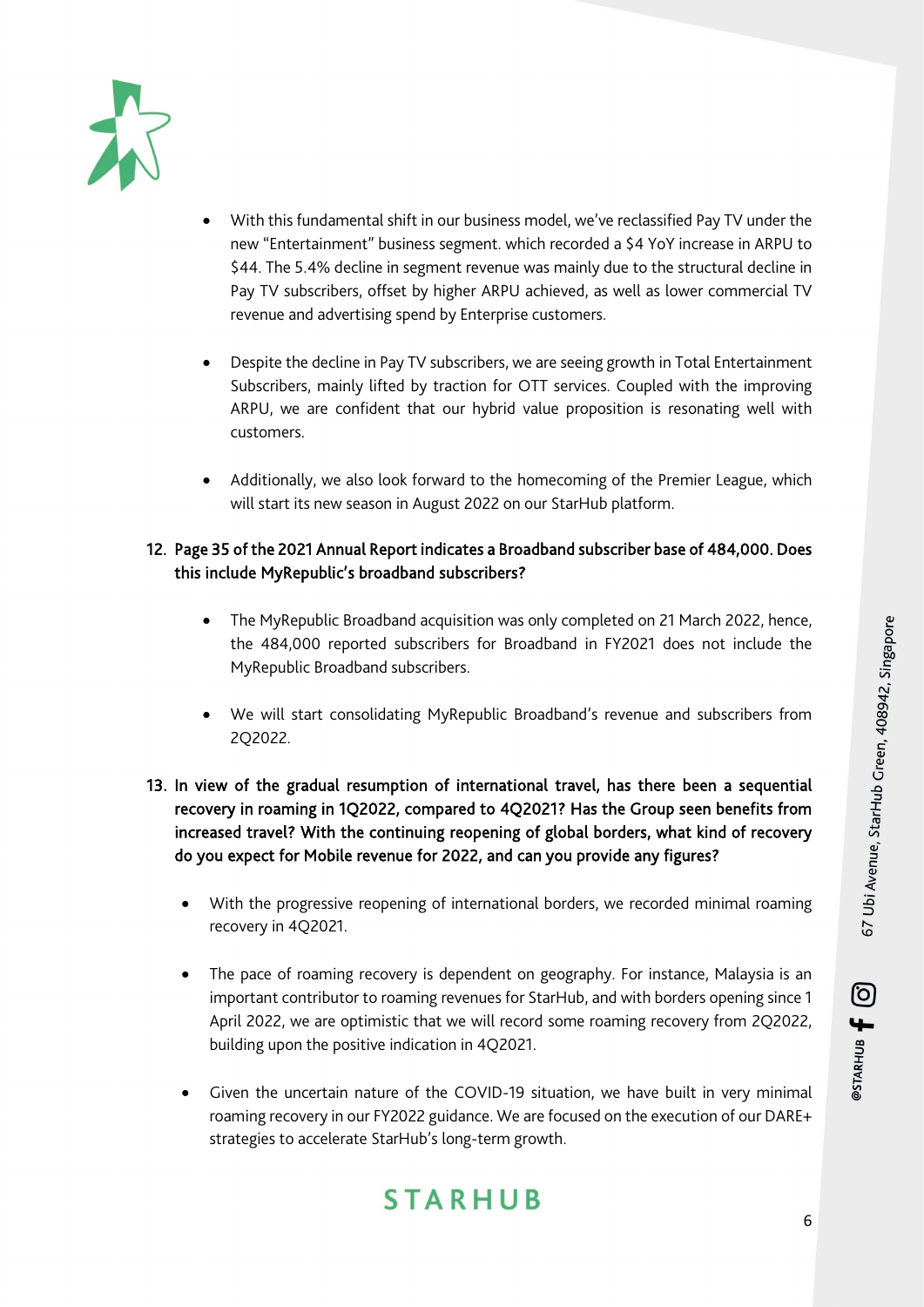

- 14. Page 44 of the 2021 Annual Report states that the Company has "enhanced our service level agreement relating to the extension of latency and packet loss for our Enterprise Internet services to eight countries". Is this serving companies in Singapore or companies in those eight countries?
	- This enhancement serves enterprise customers in Singapore with businesses overseas in the eight countries – Thailand, Indonesia, Vietnam, Malaysia, Philippines, Hong Kong, Japan, United States (West Coast).
	- Enterprises in Singapore will have a committed latency service level agreement for internet connection to the eight countries.

### 15. What are drivers of actual IoT-as-a-Service applications implemented?

- We are seeing momentum and interest from enterprises in industries such as real estate, building management and retail malls. Most of the use cases are relating to facilities management, with the end objective to optimise operations and reduce wastage.
- With the advent of 5G that is able to support much more devices (greater scale) and enable real-time applications with its higher speeds and low latency, we believe the new technology will catalyse and accelerate the adoption of IoT.

### 16. Given the keen market interests in cybersecurity businesses, would the company explore a listing for Ensign in order to fund its expansion plans and unlock value?

- The Cybersecurity business anchored by Ensign is growing rapidly, recording double-digit annual revenue growth since its formation in 2018. It is also critical to StarHub's unique market positioning to provide differentiated Enterprise solutions by converging worldclass connectivity, cloud and cybersecurity.
- Our priority is to continue accelerating Ensign's growth and harnessing greater revenue synergies between Ensign and the enlarged StarHub Group following the various acquisitions executed over the last two years.
- That said, we are always open to evaluate various options to enhance total shareholder returns and to generate liquidity.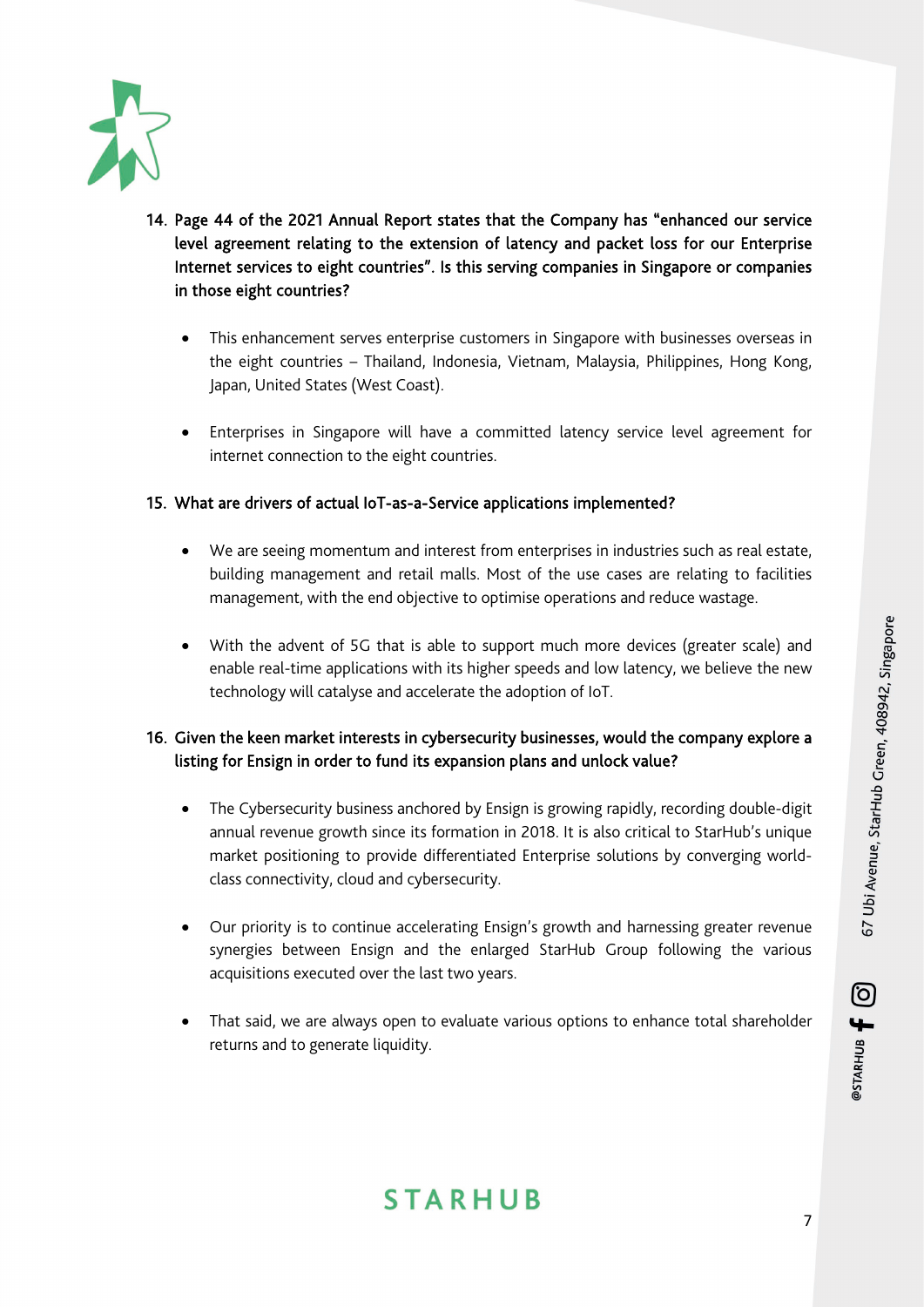

- 17. With regards to the additional assigned 20% interest in Ensign, in the event Temasek decides to terminate the assigned rights before October 2023, would this be a negative development for StarHub as its exposure to a growth segment is reduced?
	- Should a termination notice be served by either party on or before October 2023, StarHub's shareholding will decline and Ensign will cease to be a subsidiary. In such an instance, we will still equity account for our share of profits in Ensign as an associate.
	- As part of our next phase of transformation with DARE+, we are accelerating collaboration across the enlarged StarHub Group to harness synergies from our recent acquisitions. These collaborative efforts will continue regardless whether Ensign is a subsidiary or associate of StarHub. We will also continue to pursue synergistic and accretive acquisitions that add to our scale, regional footprint and value proposition to customers.

### 18. Given the recent opening of local economy, how is StarHub positioning itself to capture this opportunity?

- For the Singapore market, we are pleased that the COVID-19 situation has stabilised and regulations have loosened to facilitate the reopening of the economy. Over the last few years, we have put in place the necessary foundations for us to tap emerging opportunities once the business climate improves.
- We have identified some macro trends that we plan to pursue as part of DARE+ including the shift towards digital engagement; increased need for Enterprises to digitalise, cloudify and fortify their cybersecurity posture; and underlying all of these trends – the need for reliable and high-quality connectivity as an enabler for the next-generation distributed workforce.
- These are the key considerations behind our DARE+ strategies to accelerate digitalisation both internally (for organisational agility and quicker go-to-market) and externally (radically changing the way we interact and serve our customers); an infinite continuum of products and services that will meet the evolving needs of consumers in a digital age, delivered over a single needs-driven Super App platform for an elevated customer experience; and pursuing new Enterprise opportunities by converging Connectivity (especially 5G, and related solutions/applications), Cloud and Cybersecurity such as our ambition to become a leading Green Digital Service Provider by empowering enterprises to meet the demands of the nation's SG Green Plan vision.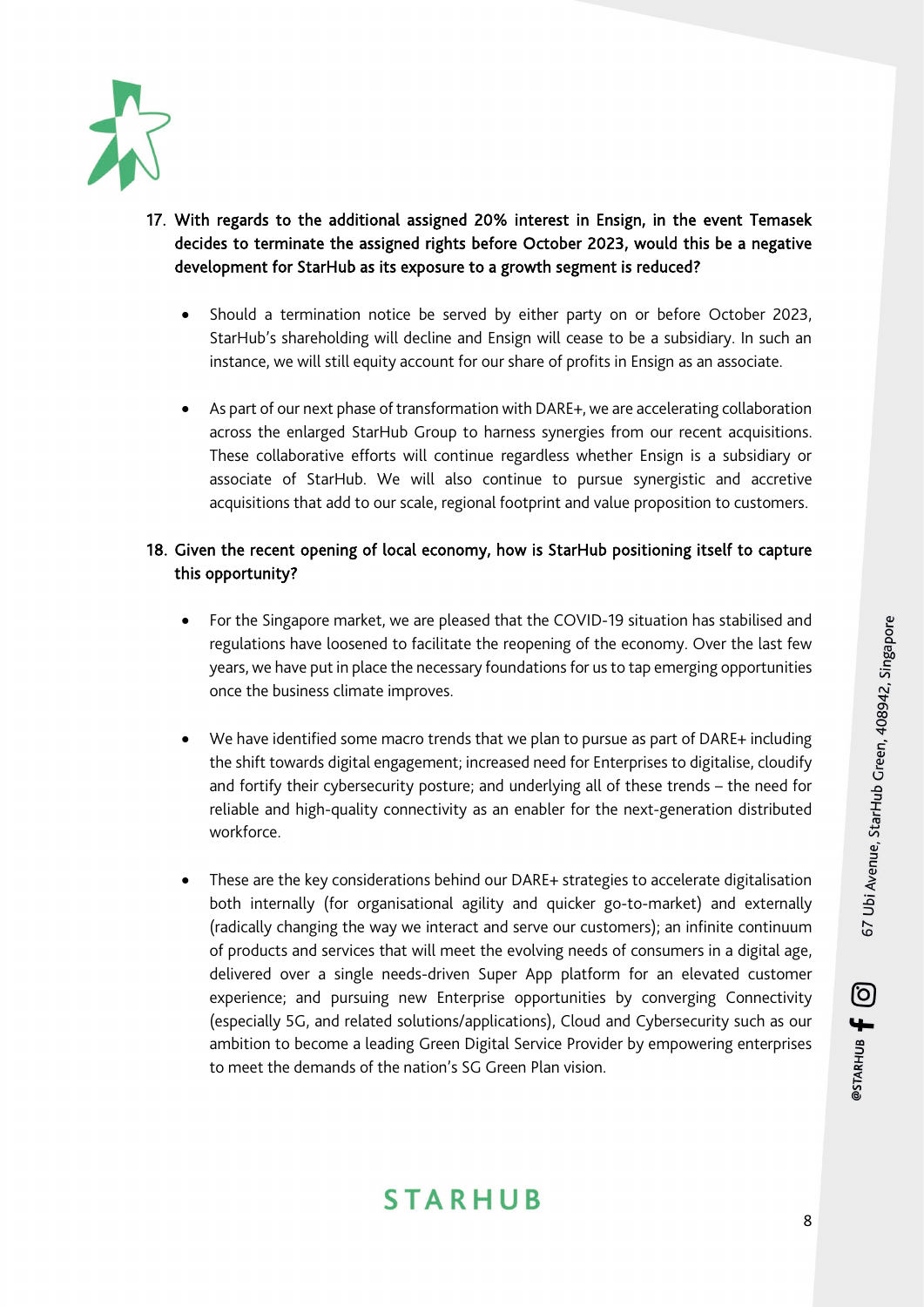

• These DARE+ strategies will allow StarHub to expand its reach beyond its current pool of customers, while creating new revenue streams to drive greater long-term value to customers and shareholders.

#### 19. What is StarHub's current 5G SA network coverage of Singapore?

• As at 31 December 2021, our 5G coverage covers approximately 75% of the nation, and we are on track to roll out our SA network nationwide by end-2022.

#### 20. Is the coming of 6G too fast since 5G has yet to establish itself in the market?

- We do not expect the advent of 6G to arrive in the mid-term horizon. Looking at historical trends, it takes approximately 8 to 10 years for the arrival of a new cellular network technology. For instance, 4G was launched in 2008, while 5G (non-standalone) was launched in 2020. It also takes time and several iterations for devices and the supporting ecosystem to mature and innovate to take full advantage of the new technology. The 5G devices available in the market today are still in the early stages of this process.
- We continue to engage with regulators and industry players to closely monitor upcoming technological advances. Meanwhile, we remain focused on driving consumption and use cases on 5G.

### 21. In view of the present uncertain geopolitical situation due to the war in Ukraine, would there be any impact on the business and operations of StarHub and if so, any steps being taken to mitigate the risks?

- We do not have any business exposure to Ukraine nor Russia, hence we do not expect any direct impact from the Ukraine crisis.
- That said, the Ukraine crisis has resulted in global challenges that we are closely monitoring alongside the rest of the world. Once such example is the spike in fuel prices that has led to a considerable spike in electricity tariffs, which is expected to contribute to the lower Service EBITDA margin for FY2022 provided in our guidance (please refer to question 3 for more information).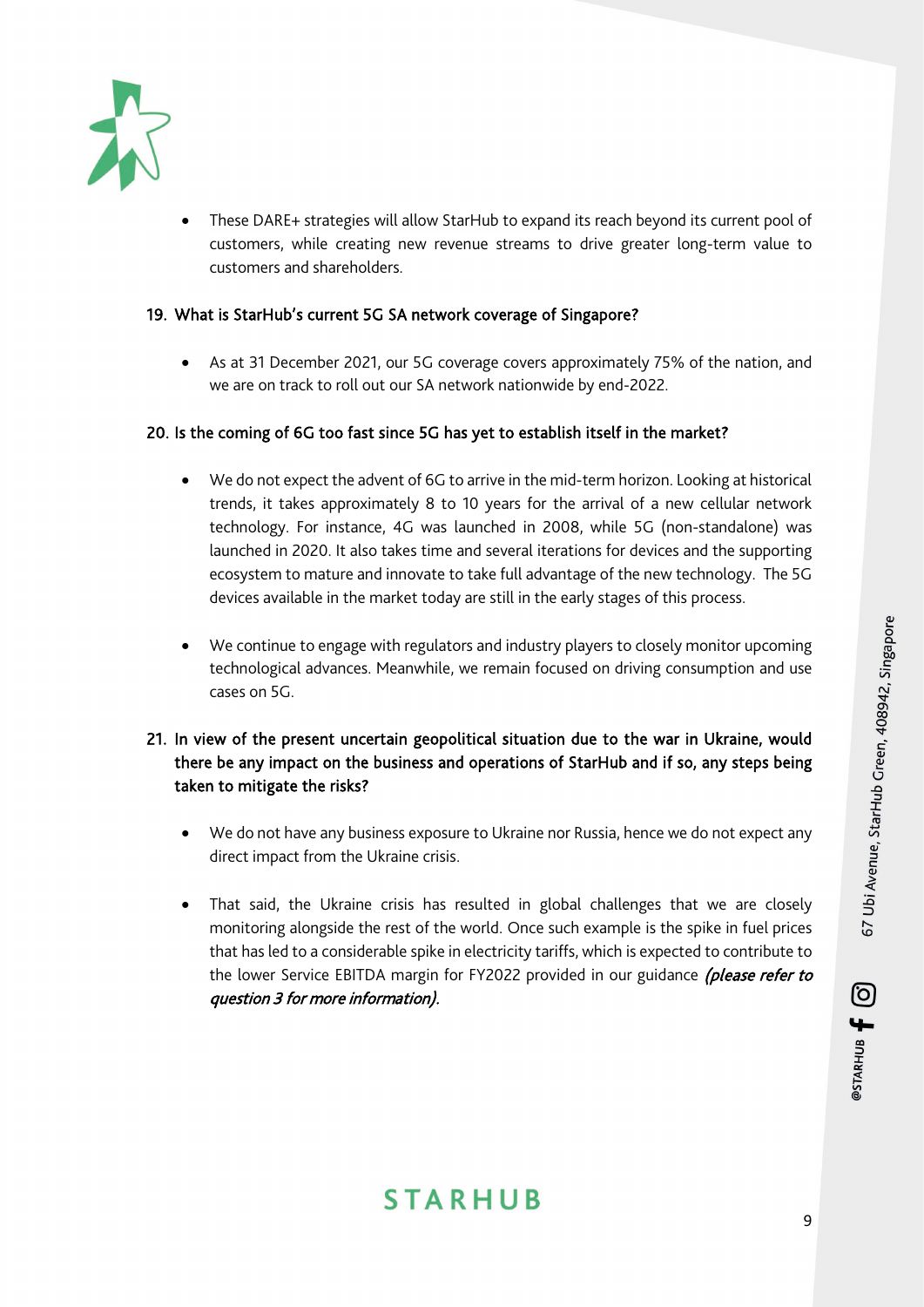

- 22. The businesses of Cybersecurity Services & Regional ICT Services are of low profit margin (operating), Ensign 1.1% and Strateq 2.2%). After sharing of common expenses, their net profit will be even lower. Even though year after year Cybersecurity Services has been reporting increasing revenue but its profit is so very low (\$3m for Ensign) while for Regional ICT is \$1m+ (for Strateq). Hence a big risk is being undertaken to earn a small contribution for both. If operating cost were to go up by 1 to 3%, the whole of the small profit will be wiped out. Wouldn't it be better to put the money to better use or to reduce borrowings in a rising interest rate and ballooning cost environment? Would it be better to review and exit before they incur losses? Would dividend be better if StarHub were to continue the more profitable business and to exit low margin businesses and reduce borrowings?
	- Both Ensign (Cybersecurity Services) and Strateq (Regional ICT Services) are profitable growth companies. Ensign, which was formed in 2018, has registered double-digit growth annually, and has reported an operating profit of \$3.5 million in FY2021, including a \$4.0 million one-time inventory write-off. Strateq has continued to register strong growth despite MCO challenges across FY2021 and reported \$1.7 million in operating profit during the year. Both Ensign and Strateq reported a net profit in FY2021.
	- Anchored by growth companies, both segments are investing in building the necessary talent pool and R&D to secure profitable topline growth. The priority of these companies is to grow rapidly and achieve sufficient scale to compete effectively and to improve profitability. Taking Ensign as an example – there is a global shortage of cybersecurity specialists, hence, having access to a sizeable pool of talents is a key differentiator, alongside continued innovation to stay ahead of emerging cyber threats in an increasingly digitalised world and economy. Ensign has done this well – it has the largest pool of cybersecurity specialists in the region and carved a strong niche with governments and large enterprises with the support of by Ensign Labs, its R&D arm, which develops bespoke and patented solutions against advanced threats.
	- Combined with our network leadership, these segments position StarHub uniquely to pursue growing opportunities by converging Connectivity, Cloud and Cybersecurity – a key growth and differentiation strategy for our Enterprise business, as we concurrently deepen collaboration across the StarHub Group to realise cost and revenue synergies for mutual long-term growth as part of our ambitious DARE+ 5-year growth roadmap.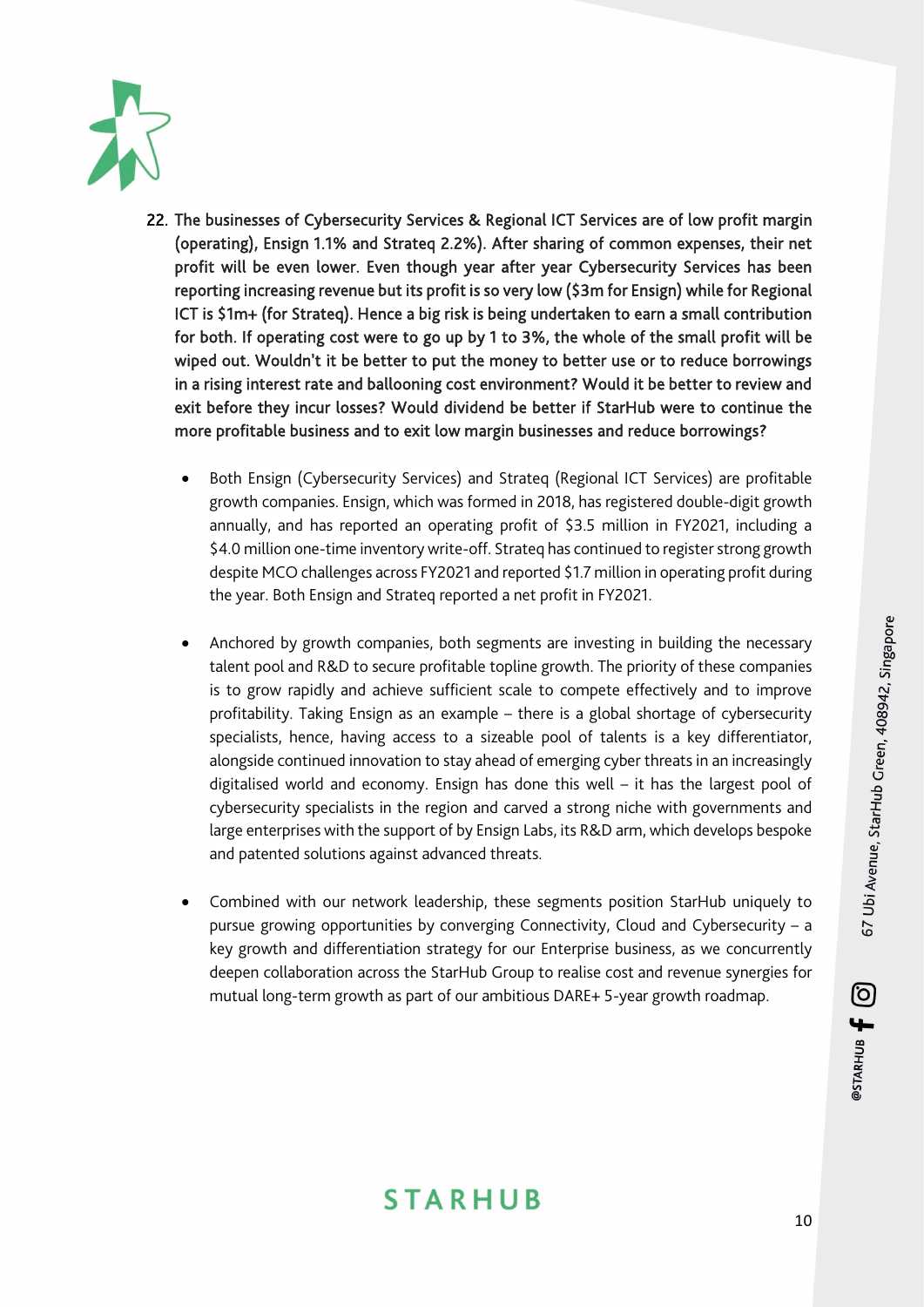

• We continue to maintain a long-term view on our business strategies to ensure StarHub's competitiveness and to safeguard shareholders' interests for the many years to come. Our Net Debt to EBITDA leverage ratio remained low at 1.04x as at 31 December 2021, and our FY2021 balance sheet remained robust, supported by our cash generative businesses – offering good headroom for growth. Our robust credit standing and strong relationships with the banks allow us to access financing at competitive rates. We will continue to monitor the rising interest rates environment closely and maintain a disciplined approach to capital management.

### III. MERGERS & ACQUISITIONS

- 23. Telecommunication companies worldwide are consolidating due to fierce competition. How can a small market like Singapore accommodate 4 full license telcos without significant value erosion to its shareholders? Has the management taken a proactive step to approach the IMDA/relevant authority for the purpose of merger/acquiring other major competitors here for the long-term benefits/survival of the industry?
	- We are closely monitoring the wave of consolidation in other markets, and we recognise that the hyper-competition in the last couple of years have led to significant price and margin pressures, leading to a decline in resources available for MNOs to invest in meaningful innovation that has eroded long-term consumer and shareholder value. The industry continues to engage the regulators in dialogue.
	- Notwithstanding the challenging operating environment, we remained steadfast to our challenger spirit and continue to lead the market in network excellence (StarHub was the most awarded network in 2021); customer experience (highest customer satisfaction scores amongst all operators for Mobile and Broadband Services); and first-in-market experiences (e.g. multi-year exclusive partnerships with Disney+, NVIDIA GeForce NOW, Premier League, etc); and being a Green and responsible company (World's most sustainable mobile operator & Singapore's most sustainable telco<sup>[1](#page-10-0)</sup>) – all of which contribute to our clear market differentiation that was reflected in our strong FY2021 performance that delivered growth on most financial metrics and business lines.

@STARHUB <del>[</del> 0

<span id="page-10-0"></span>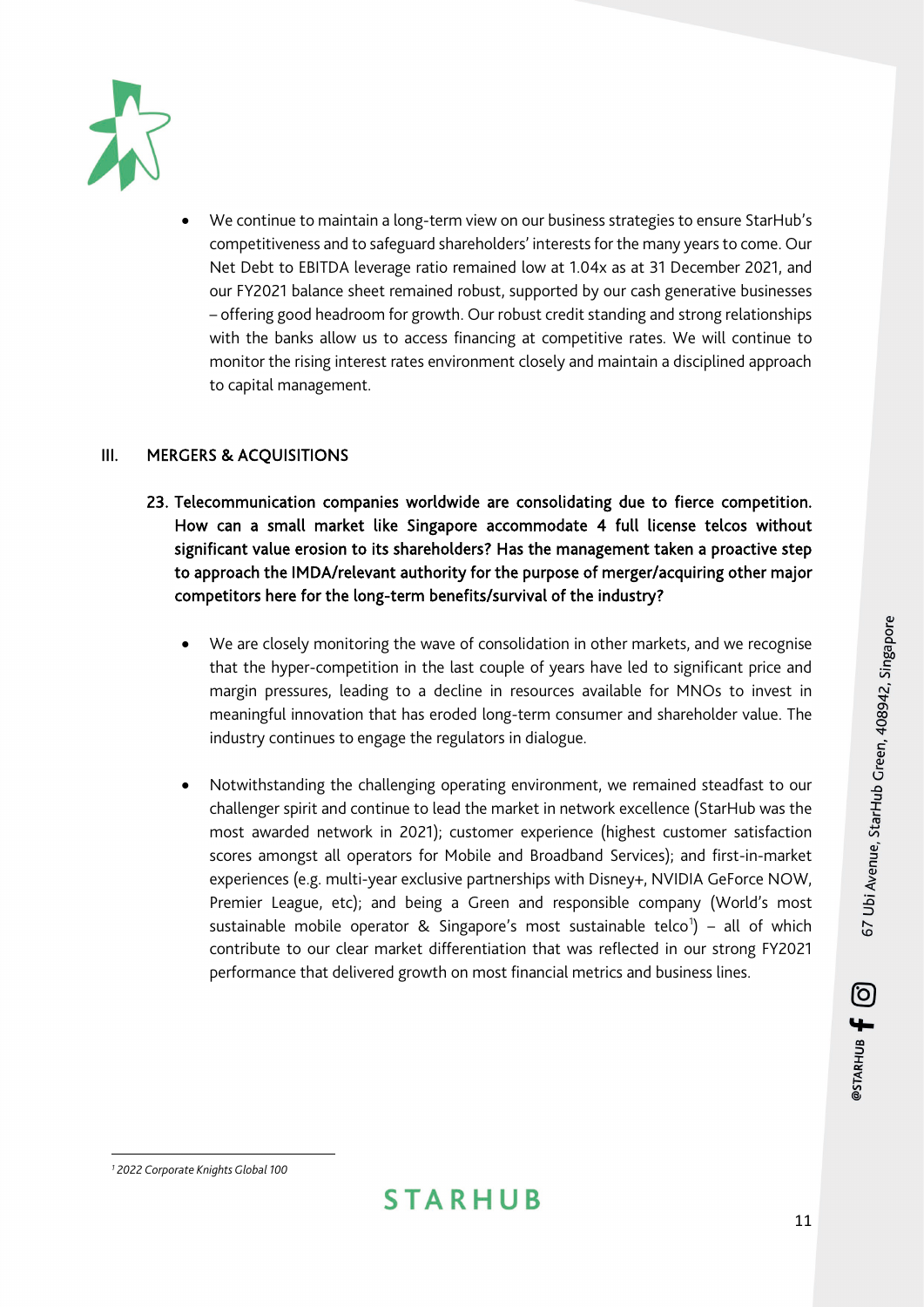

### **SUSTAINABILITY**

### 24. Page 31 of the 2021 Annual Report states that StarHub "increased renewable energy use to 6%" in FY2021. Was this through the purchase of renewable energy credits?

- In 2021, we met our renewable energy consumption target of 6% through procurement of Renewable Energy Certificates (RECs). The purchase of RECs is part of StarHub's sustainability targets to reduce our Scope 2 emissions footprint. We will continue to optimise energy efficiency through use of technologies and renewable energy to manage our environmental footprint.
- Moving forward, we will be exploring the use of Green Tech, to increase our usage of renewable energy, to reduce our carbon footprint. This includes looking at solar powered wifi, which we are trialling at NUS smart campus, and also solar powered mobile base stations.

### V. DIVIDEND

- 25. With the further opening of Singapore to the world and the execution of your DARE strategies, there should be improvement in the earning front going forward. Being a passive income earner like many, we would like to know when that will translate to an improvement in dividends yield which thus will increase the minimum base committed distribution of 5 cents per year. Historically, DPU distribution and share price performance are inter-related.
	- The objective of our ambitious DARE+ roadmap is to enhance long-term total shareholder returns – both in terms of dividend and capital growth.
	- We intend to maximise total shareholder returns through revenue growth from 2023 and beyond; and growing profit to support rising dividends as we move from 2023 to 2024, and beyond. With DARE+, we have targeted to increase our run-rate net profit after tax, by an additional \$80 million per annum on a steady state basis. This excludes recovery in roaming as well as synergies from existing acquisitions and the effect of future acquisitions. We have achieved credibility by outperforming our DARE 1.0 cost savings targets by over 30% and by materially outperforming our FY2021 guidance on every metric. We hope to similarly exceed expectations with DARE+.
	- For more information, please refer to page 21 of ou[r 2021 Annual Report f](https://ir.starhub.com/newsroom/20220404_071127_CC3_TLA2EP0G7SO429A9.1.pdf)or a statement from our Chief Executive on driving Total Shareholder returns.